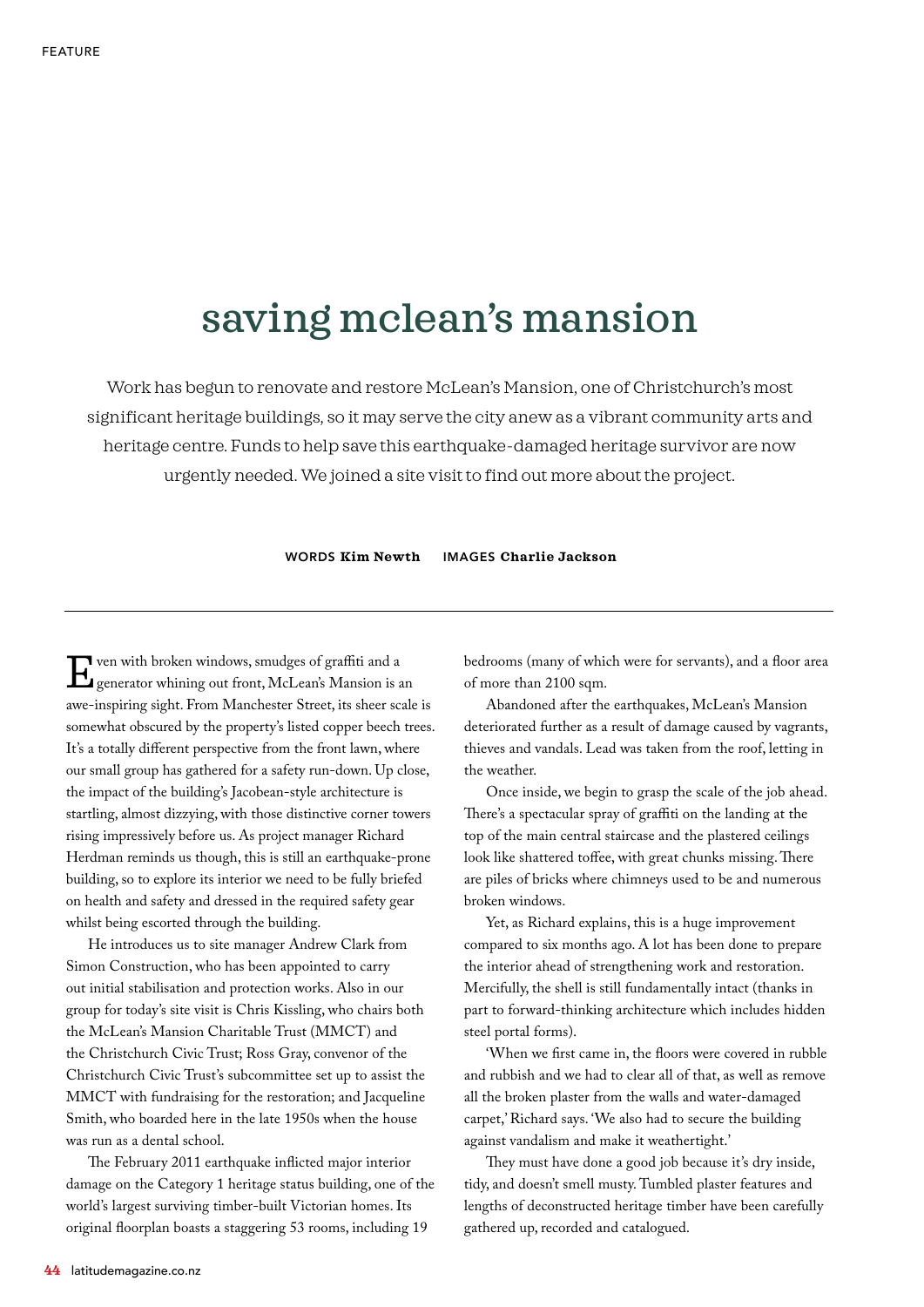*McLean's Mansion is an exceptional building, in its scale and design, encompassing a rich heritage.*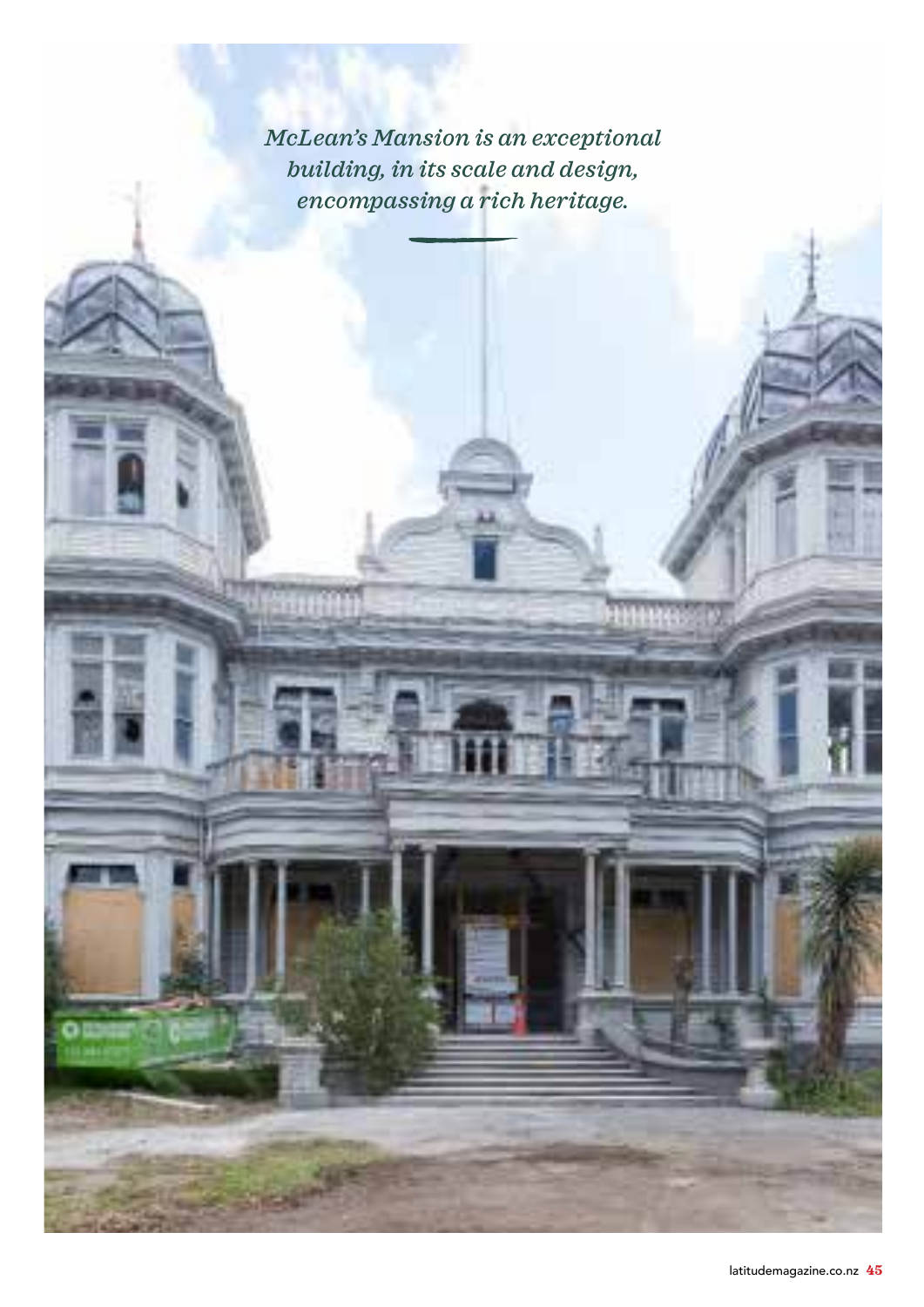



TOP / Pictured is Chris Kissling, chairman of the McLean's Mansion Charitable Trust, which plans to restore and refurbish this very special building as a leading New Zealand art gallery and heritage attraction. ABOVE / Broken plaster features have been gathered and catalogued as part of the preparation for restoration.

OPPOSITE / The arcaded gallery, topped with a massive glass skylight.

*...the impressive central staircase still rises, as it has always done for more than a century, to an arcaded gallery topped with an enormous glass skylight.* 

The old building, principally kauri in construction, has an imposing presence: the impressive central staircase still rises, as it has always done for more than a century, to an arcaded gallery topped with an enormous glass skylight. Long shadowy hallways stretch out on either side. It's a little eerie as it stands before us today, empty, ragged and fallen from the splendour of former glory days.

We follow the home's original symmetrical rectangular layout through the generously proportioned front half to a rather more modest and less ornate rear, once servants' quarters. The scale is mind-boggling: so much to see, upstairs and down. The earthquakes have uncovered old hearths and match-lined walls. One of the toilets still has an elaborately ornate porcelain bowl.

It is exciting to learn from Chris and Ross that many of the mansion's architectural pieces and original furnishings and fixtures have been kept safe by the previous owners and the McLean Institute and will be returned to the mansion as part of the restoration.

The man who commissioned this mansion, Allan McLean (1822-1907), began his young adult life in difficult circumstances. In 1840, crop failure drove his widowed mother to abandon home on the Isle of Coll and emigrate with her family of five to Australia. They did well on the goldfields and by 1852 had sailed to New Zealand. Allan and his brother John subsequently forged a highly successful farming partnership in Canterbury. McLean's Island is named after them; the brothers once owned a run there. In 1855 they acquired an extensive run in Mid Canterbury, naming it 'Lagmhor' after their birthplace on the Isle of Coll. Late in Allan's life, his beloved farm property in South Canterbury – 'The Valley' at Waikakahi – was broken up by the government of the day. He retired to Christchurch initially living in a Colombo Street cottage he'd built for his mother. What he had in mind though was a rather more lavish home. He took his plans to Mr England, a well-known Christchurch architect. Construction of 'Holly Lea', as it was originally known, started in 1899. Allan, with housekeeper Emily Phillips, moved in the following year.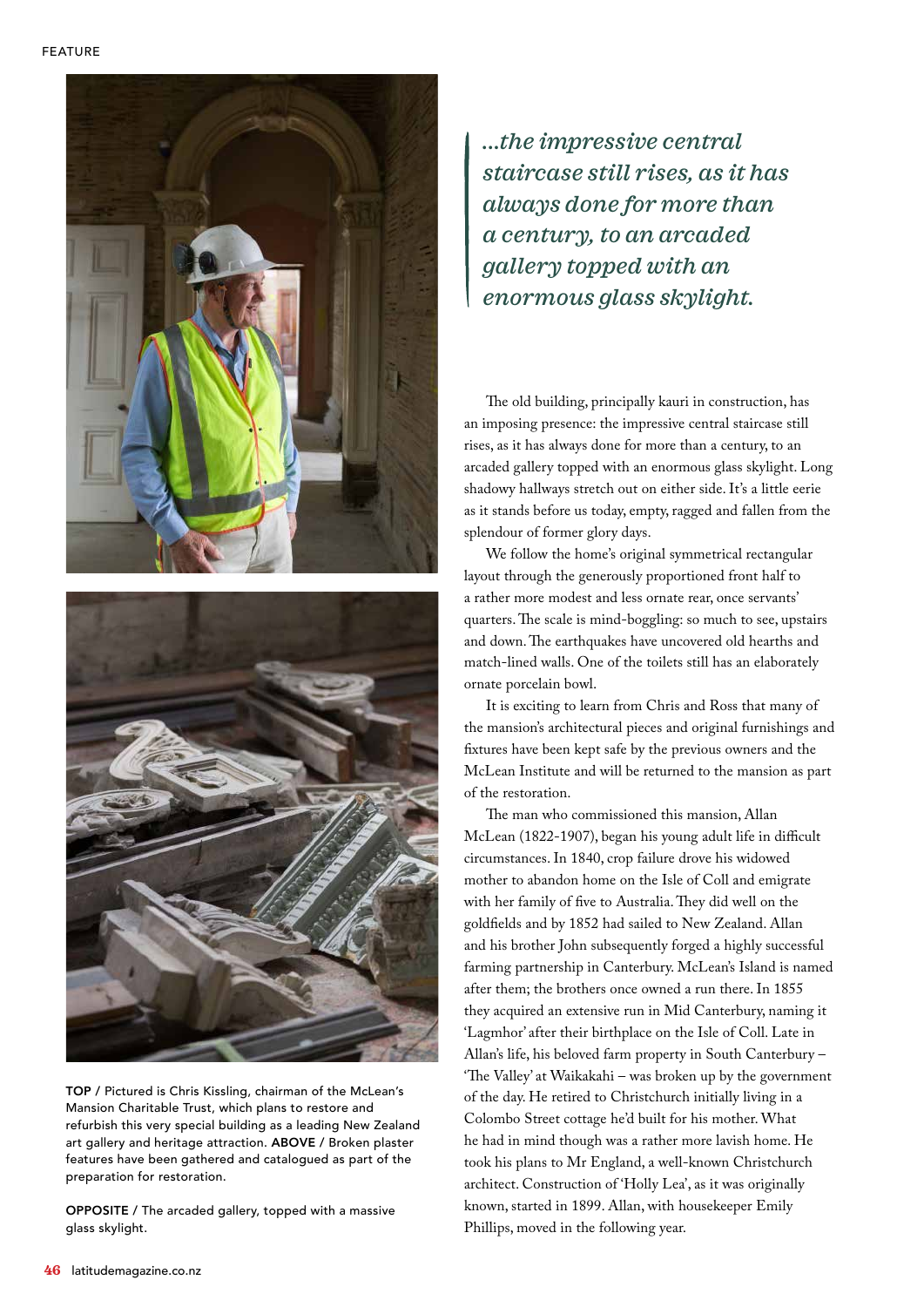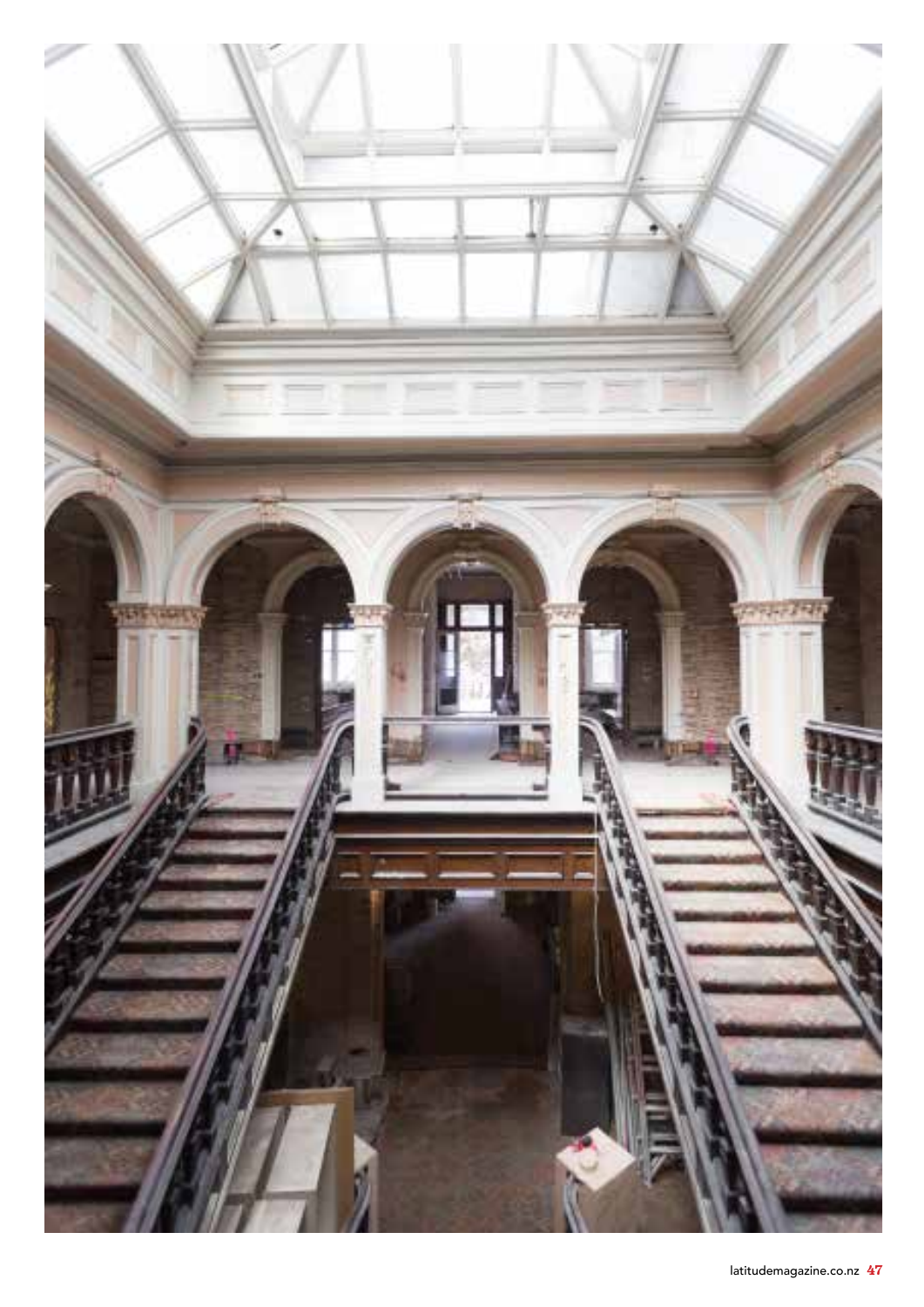





#### *Dental school days at 'Holly Lea'*

As we carefully thread our way along dusty old hallways, Jacqueline Smith recalls memories of her two years here in the late 1950s training to be a school dental nurse. Holly Lea was sold to the government as a school for dental nurses in 1954 and it continued to serve that role through to 1982, before being sold to the Christchurch Academy.

We peek inside a large downstairs room, where chimney bricks lie piled on the floor. 'It was a surgery in my day,' observes Jacqueline. 'In the first year, we were chair assistants here.'

Upstairs, she smiles as we step into large empty rooms where sun streams through broken glazing. 'These were beautiful dormitories. Five students were in the rooms with the bay windows, lovely light-filled rooms.' We pause by the doorway of another smaller room that Jacqueline recognises as her first here. She was 17 years old when she came to board at the dental school and vividly remembers how much she missed her Southland home during her first weeks here. Gradually, though, she adjusted to the new way of life.

'The seniors were on one side of the building, juniors on the other. The matron kept a close eye on us – it was her responsibility to see the girls graduate. Everything was very strict; our uniforms were inspected and you were not allowed to have a spot on them. We wore a pale blue nurse's uniform with royal blue cardigan, white stockings, shoes and caps. There was a roll call in the morning on the staircase in alphabetical order!'

Lectures were held in a St John ambulance room in Peterborough Street, with practical training taking place in the school's two downstairs clinics and an annexe. Senior students also spent time 'in the field' at various school dental clinics. Highlights included an annual ball, ahead of which everyone was lined up in their ball gowns on the grand stair to be photographed. Graduation was a formal affair with veils worn.

In its earthquake-damaged state, Holly Lea today is a far cry from those gracious dental school days, when the building still had its fine brocade wallpapers and elegant furnishings. Nevertheless, Jacqueline is full of optimism about what the future holds. 'It all feels surprisingly intact and I'm so impressed by the progress that has been made so far. It's the beginning of a new life for this beautiful building.'

TOP LEFT / Visiting McLean's Mansion brought back many vivid memories for Jacqueline Smith (pictured), who trained here as a school dental nurse in the 1950s. MIDDLE / Black and white snaps of Jacqueline Smith's dental school training days at Holly Lea. BOTTOM LEFT / McLean's Mansion in its heyday: a vision of what it was … and how it could look again in future years, following restoration. Photo supplied.